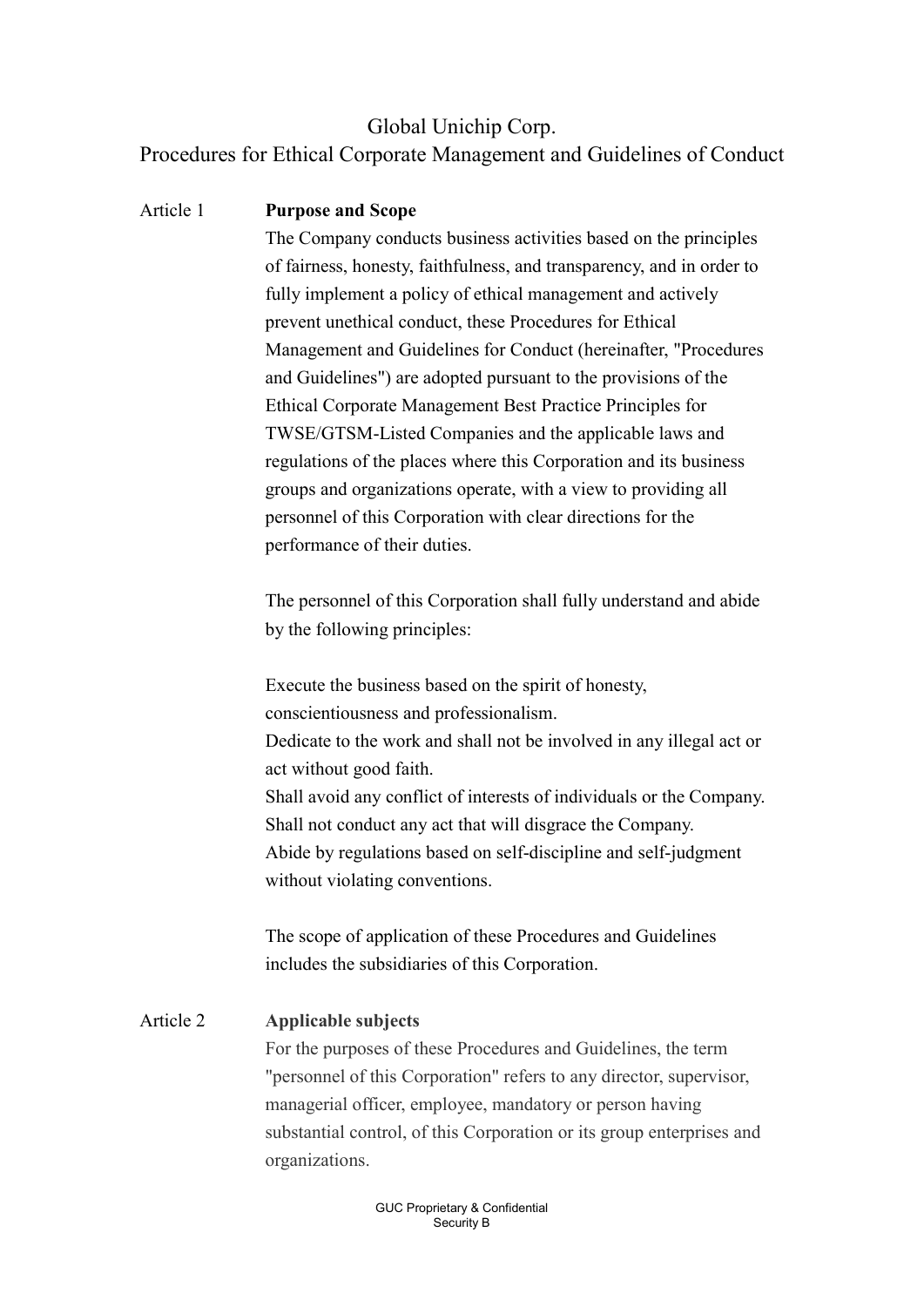Any provision, promise, request, or acceptance of improper benefits such as money, gifts, presents, commissions, jobs, services, privileges, kickbacks, hospitality, facilitation payments, entertainment, and other benefits in any form or title by any personnel of this Corporation through a third party will be presumed to be an act by the personnel of this Corporation.

#### Article 3 Unethical conduct

For the purposes of these Procedures and Guidelines, "unethical conduct" means that any personnel of this Corporation, in the course of their duties, directly or indirectly provides, promises, requests, or accepts improper benefits or commits a breach of ethics, unlawful act, or breach of fiduciary duty for purposes of acquiring or maintaining benefits.

The counterparties of the unethical conduct under the preceding paragraph include public officials, political candidates, political parties or their staffs, and government-owned or private-owned enterprises or institutions and their directors, supervisors, managerial officers, employees, persons having substantial control, or other interested parties.

#### Article 4 Types of benefits

For the purposes of these Procedures and Guidelines, the term "benefits" means any money, gratuity, gift, commission, position, service, preferential treatment, rebate, facilitating payment, entertainment, dining, or any other item of value in whatever form or name.

#### Article 5 Responsible Unit

This Corporation shall designate the Human Resources Division as the solely responsible unit (hereinafter, "responsible unit") under the board of directors and in charge of the amendment, implementation, interpretation, and advisory services with respect to these Procedures and Guidelines, the recording and filing of reports, and the monitoring of implementation. The responsible unit shall be in charge of the following matters and also submit reports once a year to the board of directors: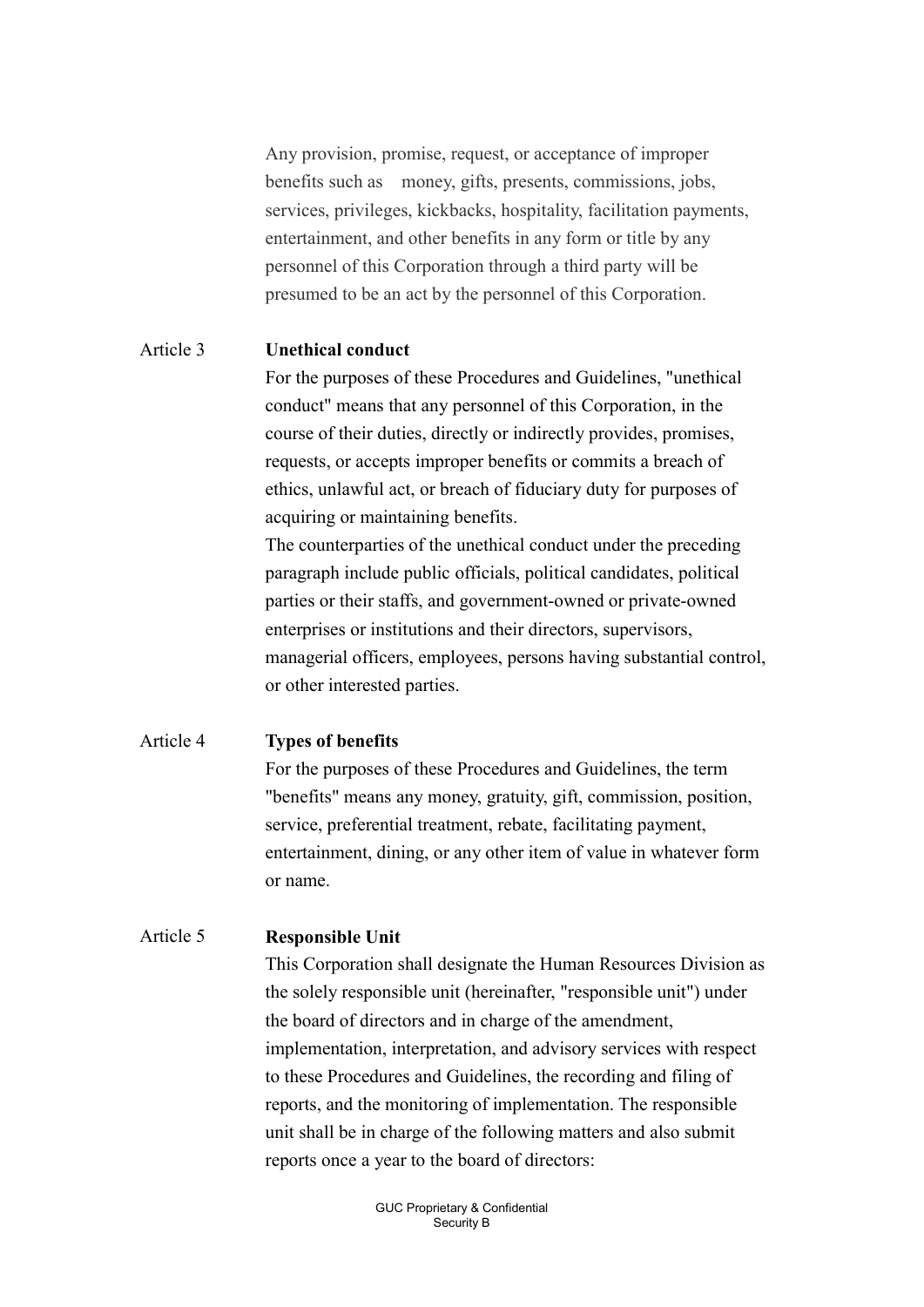Assisting in incorporating ethics and moral values into this Corporation's business strategy and adopting appropriate prevention measures against corruption and malfeasance to ensure ethical management in compliance with the requirements of laws and regulations.

Regularly evaluating the risk of unethical conduct and adopting programs to prevent unethical conduct and setting out in each program the standard operating procedures and conduct guidelines with respect to this Corporation's operations and business.

Planning the internal organization, structure, and allocation of responsibilities and setting up check-and-balance mechanisms for mutual supervision of the business activities within the business scope which are possibly at a higher risk for unethical conduct.

Promoting and coordinating awareness and educational activities with respect to ethics policy.

Developing a whistle-blowing system and ensuring its effectiveness of operating.

Assisting the board of directors and management in auditing and assessing whether the prevention measures taken for the purpose of implementing ethical management are effectively operating, and preparing reports on the regular assessment of compliance with ethical management in operating procedures.

Preparing and properly retaining relevant documentation information such as the Procedures and Guidelines and its Statements of Compliance, the fulfillment of commitment and implementation status.

Article 6 Prohibition against providing or accepting improper benefits For the suppliers, contractors, clients, and other business-related parties (including government agencies), the personnel shall not directly or indirectly provide, accept, undertake, or require money,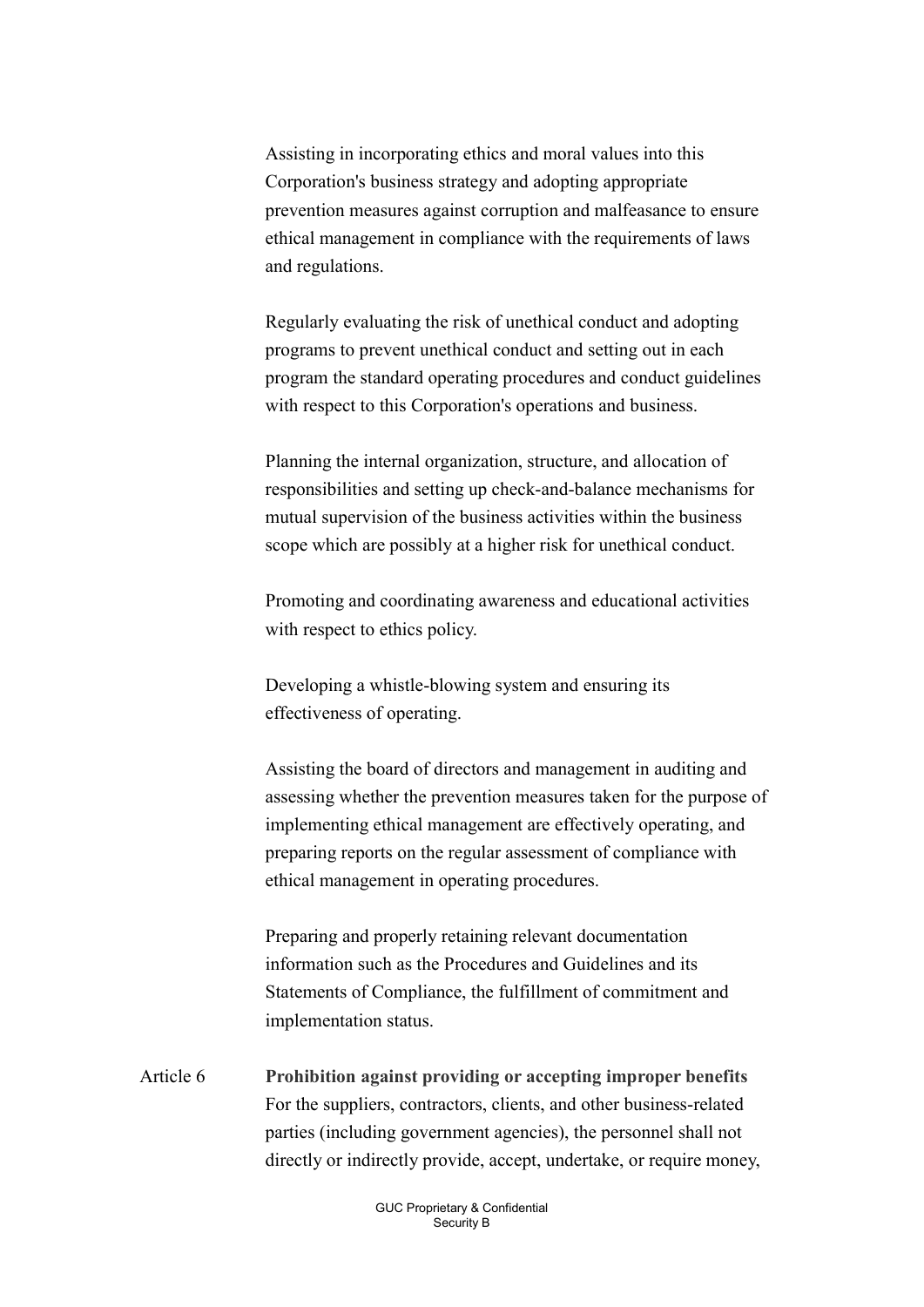gifts, services, privileges, hospitality, entertainment, and other benefits that will affect the regular business relations and judgment based on the best practice of integrity and code of conduct. Bribes in any form shall be absolutely prohibited.

Except under one of the following circumstances, when providing, accepting, promising, or requesting, directly or indirectly, any benefits as specified in Article 4, the conduct of the given personnel of this Corporation shall comply with the provisions of the Ethical Corporate Management Best Practice Principles for TWSE/GTSM-Listed Companies and these Procedures and Guidelines, and the relevant procedures shall have been carried out:

Acts that comply with the local decrees.

The following situations that do not violate related decrees: The conduct is undertaken to meet business needs and is in accordance with local courtesy, convention, or custom during domestic (or foreign) visits, reception of guests, promotion of business, and communication and coordination.

The conduct has its basis in ordinary social activities that are attended or others are invited to hold in line with accepted social custom, commercial purposes, or developing relationships.

The conduct is undertaken to provide or accept money, property, or other interests for or from others outside relatives or friends based on regular social courtesy, practice, or customs.

The conduct is undertaken to receive property due to engagement, marriage, birth, move celebration, inauguration, promotion, retirement, resignation, leave and injuries or deaths of the personnel, spouse or lineal family members based on regular social courtesy, practice, or customs.

Invitations to guests or attendance at commercial activities or factory visits in relation to business needs, when the method of fee payment, number of participants, class of accommodations, and the time period for the event or visit have been specified in advance. Attendance at folk festivals that are open to and invite the attendance of the general public.

Rewards, emergency assistance, condolence payments, or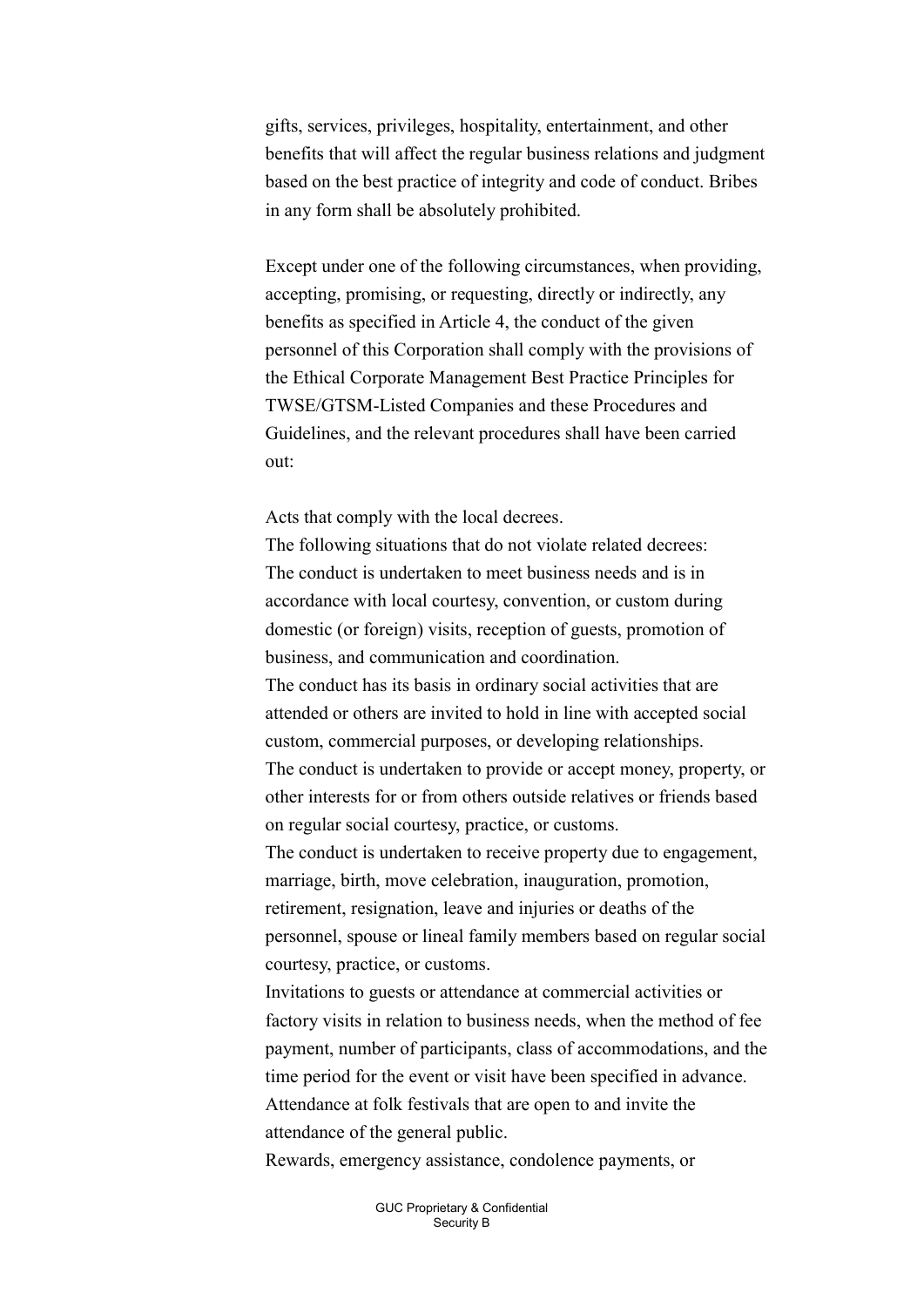honorariums from the management.

Money, property, or other benefits with a market value of NT\$3000 or less offered to or accepted from a person other than relatives or friends; or gifts of property printed a company logo with a total market value of NT\$6000 or less. Other conduct that complies with the rules of this Corporation.

Article 7 Procedures for handling the acceptance of improper benefits Except under any of the circumstances set forth in the preceding article, when any personnel of this Corporation are provided with or are promised, either directly or indirectly, any benefits as specified in Article 4 by a third party, the matter shall be handled in accordance with the following procedures:

> If there is no relationship of interest between the party providing or offering the benefit and the official duties of this Corporation's personnel, the personnel shall report to their immediate supervisor within 3 days from the acceptance of the benefit, and the responsible unit shall be notified if necessary. If a relationship of interest does exist between the party providing or offering the benefit and the official duties of this Corporation's personnel, the personnel shall return or refuse the benefit, and shall report to his or her immediate supervisor and notify the responsible

> unit. When the benefit cannot be returned, then within 7 days from the acceptance of the benefit, the personnel shall refer the matter to the responsible unit for handling.

"A relationship of interest between the party providing or offering the benefit and the official duties of this Corporation's personnel," as referred to in the preceding paragraph, refers to one of the following circumstances:

When the two parties have commercial dealings, a relationship of direction and supervision, or subsidies (or rewards) for expenses. When a contracting, trading, or other contractual relationship is being sought, is in progress, or has been established. Other circumstances in which a decision regarding this Corporation's business, or the execution or non-execution of business, will result in a beneficial or adverse impact.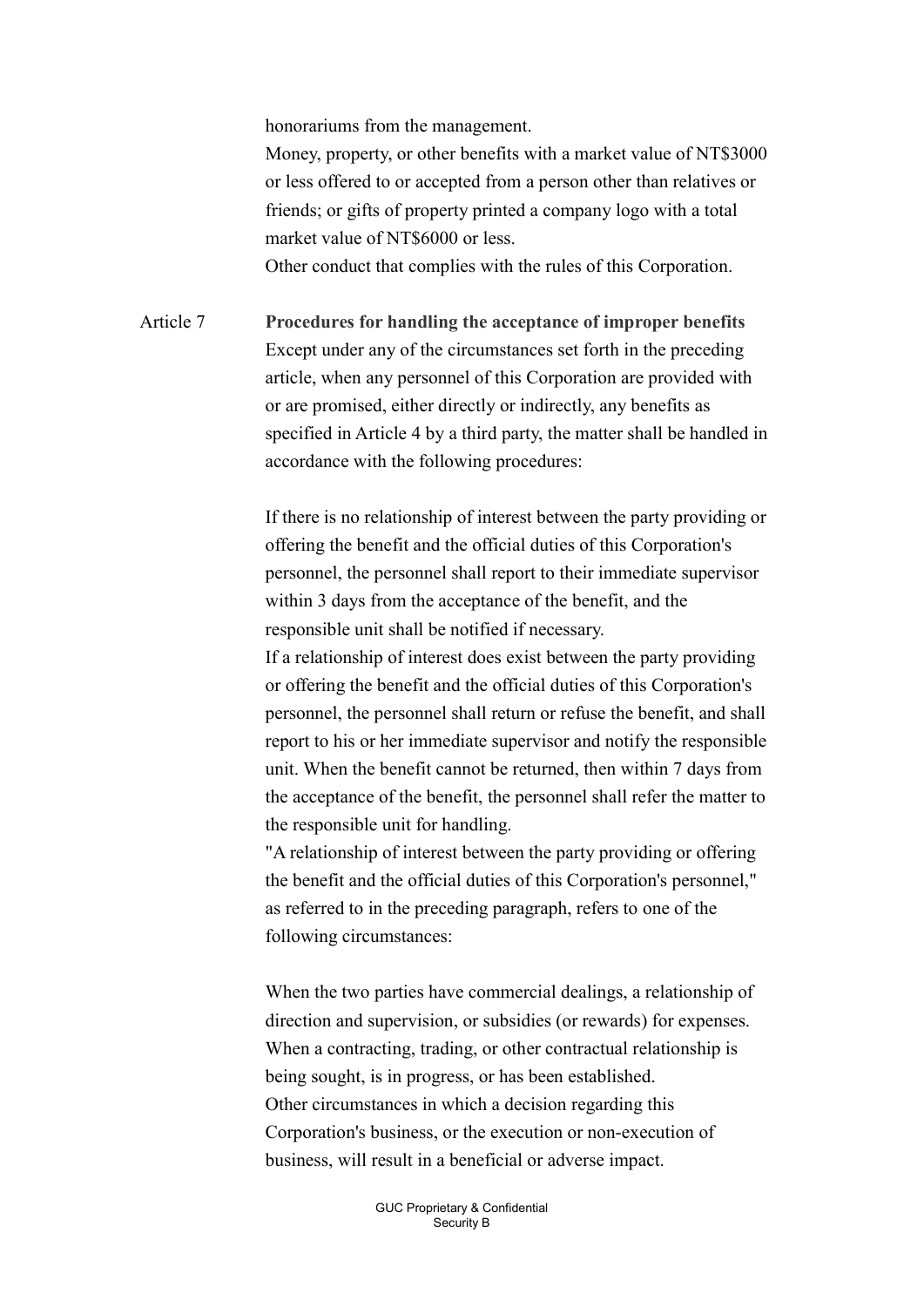The responsible unit of this Corporation shall make a proposal, based on the nature and value of the benefit under paragraph 1, that it be returned, accepted on payment, given to the public, donated to charity, or handled in another appropriate manner. The proposal shall be implemented after being reported and approved.

### Article 8 Prohibition of any handling procedure for facilitating payments

This Corporation shall neither provide nor promise any facilitating payment.

If any personnel of this Corporation provides or promises a facilitating payment under threat or intimidation, they shall submit a report to their immediate supervisor stating the facts and shall notify the responsible unit.

Upon receipt of the report under the preceding paragraph, the responsible unit shall take immediate action and undertake a review of relevant matters in order to minimize the risk of recurrence. In a case involving alleged illegality, the Responsible Unit shall immediately inform Legal Department, which is responsible to report to the relevant juridical agency.

## Article 9 Procedures for handling political contributions This Corporation does not provide political contributions.

Article 10 Procedures for handling charitable donations or sponsorships Charitable donations or sponsorships by this Corporation shall be provided in accordance with the following provisions and reported to the supervisor in charge for approval, and a notification shall be given to the responsible unit. Upon the internal approval, the charitable donations or sponsorship shall be provided.

> It shall be ascertained that the donation or sponsorship is in compliance with the laws and regulations of the country where this Corporation is doing business.

> A written record of the decision making process shall be kept. A charitable donation shall be given to a valid charitable institution and may not be a disguised form of bribery.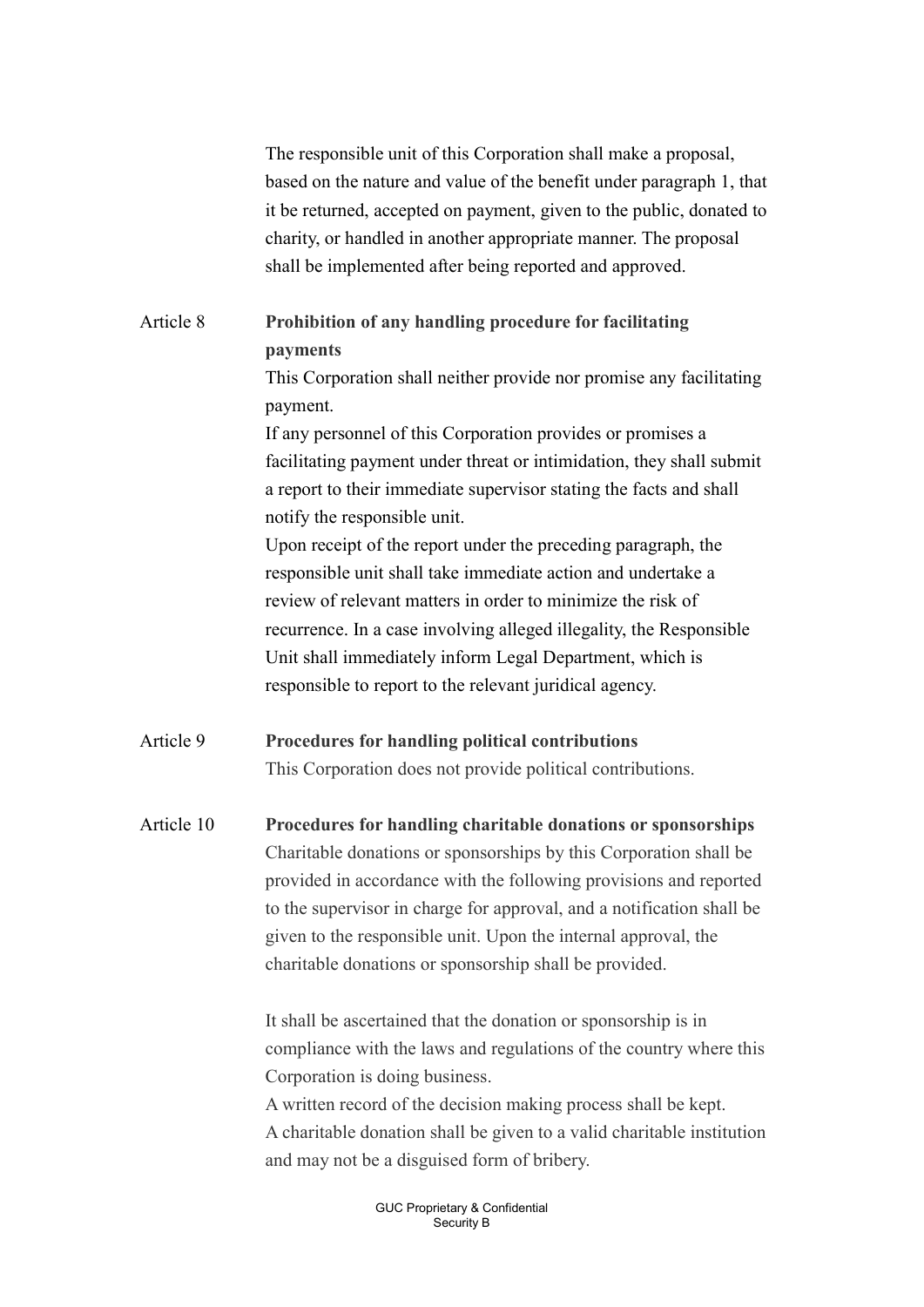The returns received as a result of any sponsorship shall be specific and reasonable, and the subject of the sponsorship may not be a counterparty of this Corporation's commercial dealings or a party with which any personnel of this Corporation has a relationship of interest.

After a charitable donation or sponsorship has been given, it shall be ascertained that the destination to which the money flows is consistent with the purpose of the contribution.

#### Article 11 Recusal from Conflicts of Interest

A Company director, supervisor, officer or other stakeholder Should uphold a high level of self-discipline. While attending or present at a board meeting, or the juristic person represented thereby, has a stake in a proposal at the meeting , that director, supervisor, officer or stakeholder shall state the important aspects of the stake in the meeting and, where there is a likelihood that the interests of this Corporation would be prejudiced, may not participate in the discussion or vote on that proposal, shall recuse himself or herself from any discussion and voting, and may not exercise voting rights as proxy on behalf of another director. The directors shall exercise discipline among themselves, and may not support each other in an inappropriate manner.

If in the course of conducting company business, any personnel of this Corporation discovers that a potential conflict of interest exists involving themselves or the juristic person that they represent, or that they or their spouse, parents, children, or a person with whom they have a relationship of interest is likely to obtain improper benefits, the personnel shall sign the "Report on Conflict of Interests" (11-00-90-001) and report the relevant matters to both his or her immediate supervisor and the Responsible Unit, and the immediate supervisor shall provide the personnel with proper instructions.

No personnel of this Corporation may use company resources on commercial activities other than those of this Corporation, nor may any personnel's job performance be affected by his or her involvement in the commercial activities other than those of this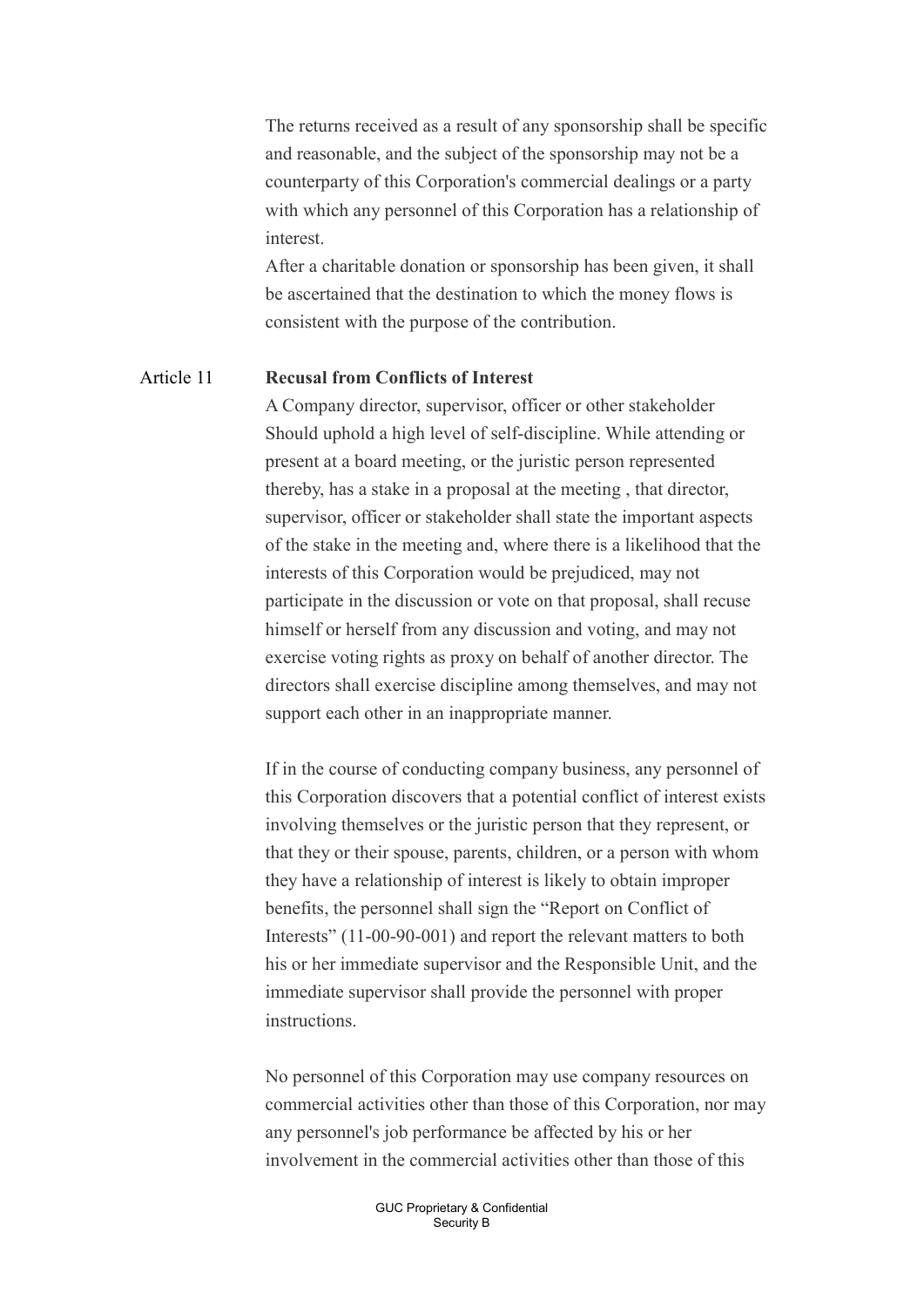Corporation.

| Article 12 | <b>Prohibition of Violating Intellectual Property</b>                  |
|------------|------------------------------------------------------------------------|
|            | The personnel of this Corporation shall abide by the relevant laws     |
|            | and regulations of intellectual property, the company's internal       |
|            | operating procedures and contract provisions. Without the consent      |
|            | of the intellectual property owner, the personnel shall not use, leak, |
|            | dispose of, damage or otherwise violate intellectual property rights.  |

#### Article 13 Protect Confidential Information

Each unit of this Corporation shall manage, archive, and hold the proprietary information confidential based on the types of business operations and related regulations. This Corporation shall set up the PIP Commission to review the control procedures and policy of confidential information protection and the results of its implementation on a regular basis.

#### Article 14 Prohibition against disclosure of confidential information

All personnel of this Corporation shall faithfully follow the operational directions pertaining to confidential information as mentioned in the preceding paragraph and may not disclose to any other party any confidential information of this Corporation of which they have learned, nor may they inquire about or collect any confidential information of this Corporation unrelated to their individual duties.

#### Article 15 Prohibition against unfair competition

This Corporation shall follow the Fair Trade Act and applicable competition laws and regulations when engaging in business activities, and may not fix prices, make rigged bids, establish output restrictions or quotas, or share or divide markets by allocating customers, suppliers, territories, or lines of commerce.

Article 16 Prevention any hazard products or services from Stakeholders This Corporation shall collect and understand the applicable laws and regulations and international standards governing its products and services which it shall observe and gather and publish all guidelines to cause personnel of this Corporation to ensure the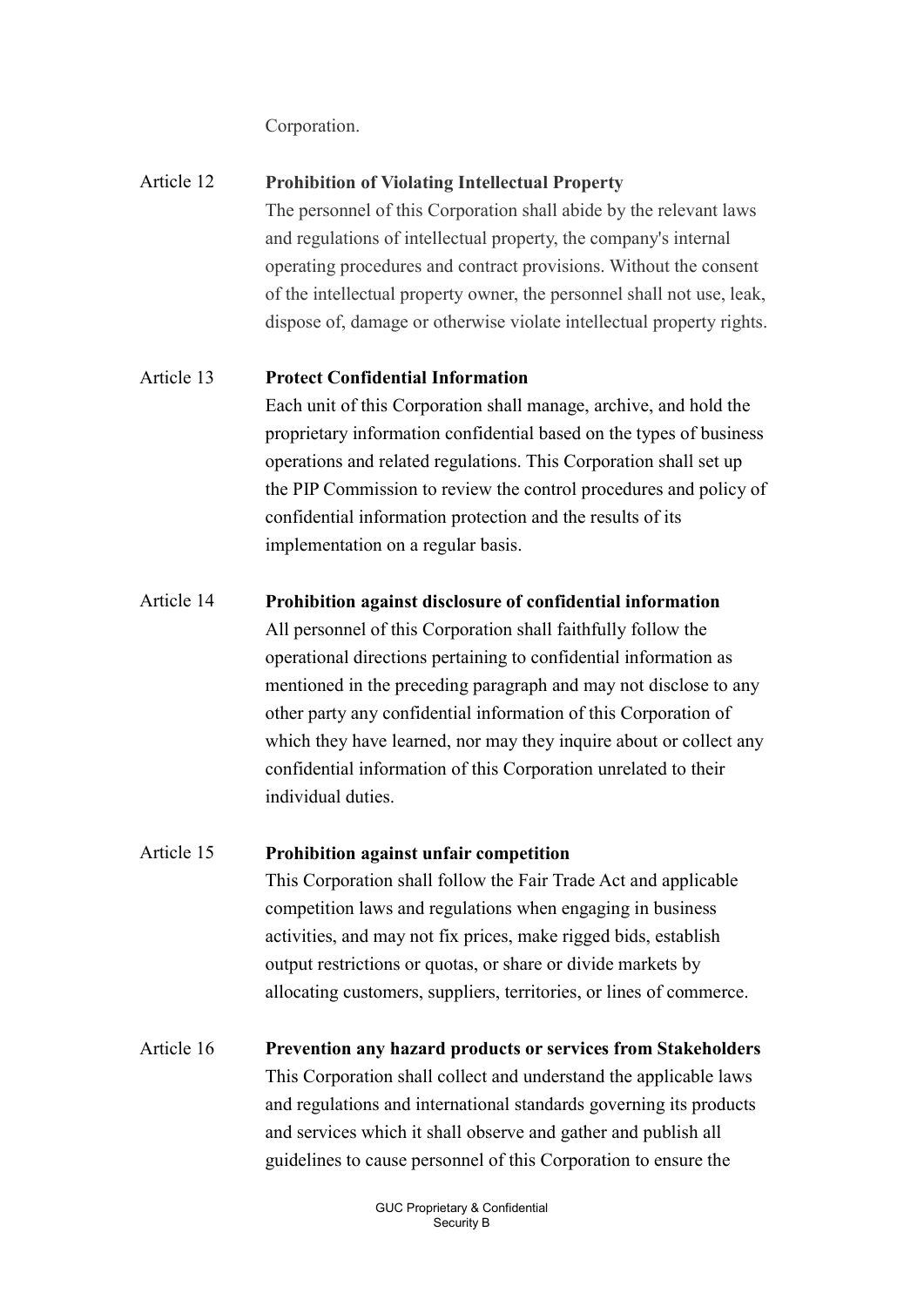transparency of information about, and safety of, the products and services in the course of their research and development, procurement, manufacture, provision, or sale of products and services. Where there are sufficient facts to determine, that this Corporation's products or services are likely to pose any hazard to the safety and health of customers or other stakeholders, this Corporation shall recall those products or suspend the services, verify the facts and present a review and improvement plan.

### Article 17 Prohibition against insider trading & compliance of Non-disclosure Agreement

The Personnel shall adhere to the regulation of Securities and Exchange Act and are also prohibited from divulging undisclosed information to any other party, in order to prevent others from using such undisclosed information to engage in insider trading. Any organization or person outside of this Corporation that is involved in any merger, demerger, acquisition and share transfer, major memorandum of understanding, strategic alliance, other business partnership plan, or the signing of a major contract by this Corporation shall be required to sign a non-disclosure agreement in which they undertake not to disclose to any other party any trade secret or other material information of this Corporation acquired as a result, and that they may not use such information without the prior consent of this Corporation.

### Article 18 Compliance and Public Declaration of Ethical Corporate Management Policy

This Corporation shall require directors and executives to sign the Statement of Compliance with the Procedures and Guidelines and require personnel to comply with the Procedures and Guidelines in terms of employment.

This Corporation shall disclose its policy of ethical management in its internal rules, annual reports, on the company's websites, and in other promotional materials, and shall make timely announcements of the policy in events held for outside parties such as product launches and investor press conferences, in order to make its suppliers, customers, and other business-related institutions and personnel fully aware of its principles and rules with respect to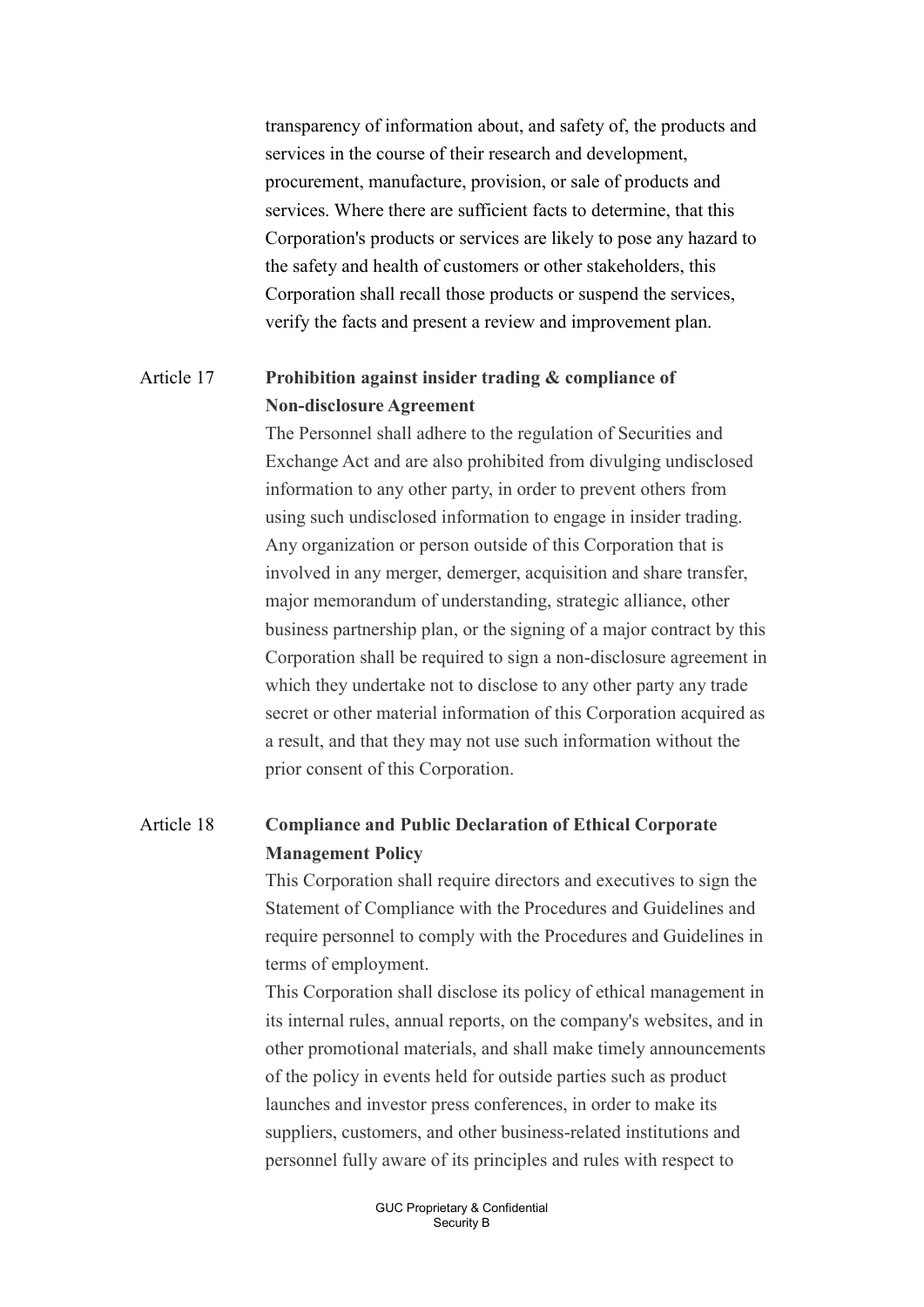ethical management.

## Article 19 Ethical management assessment prior to development of commercial relationships

Before establishing a commercial relationship with another party, such as an agent, supplier, customer, or other counterparty in commercial dealings, this Corporation shall assess the legality and ethical management policy of the party and ascertain whether the party has a record of involvement in unethical conduct, in order to ensure that the party conducts business in a fair and transparent manner and will not request, offer, or take bribes.

When this Corporation carries out the evaluation under the preceding paragraph, it may adopt appropriate audit procedures for a review of the counterparty with which it will have commercial dealings with respect to the following matters, in order to gain a comprehensive knowledge of its ethical management:

The enterprise's nationality, location of business operations, organizational structure, and management policy, and place where it will make payment.

Whether the enterprise has adopted an ethical management policy, and the status of its implementation.

Whether enterprise's business operations are located in a country with a high risk of corruption.

Whether the business operated by the enterprise is in an industry with a high risk of bribery.

The long-term business condition and degree of goodwill of the enterprise.

Consultation with the enterprise's business partners on their opinion of the enterprise.

Whether the enterprise has a record of involvement in unethical conduct such as bribery or illegal political contributions.

## Article 20 Statement of ethical management policy to counterparties in commercial dealings

Any personnel of this Corporation, when engaging in commercial activities, shall make a statement to the trading counterparty about this Corporation's ethical management policy and related rules, and shall clearly refuse to provide, promise, request, or accept, directly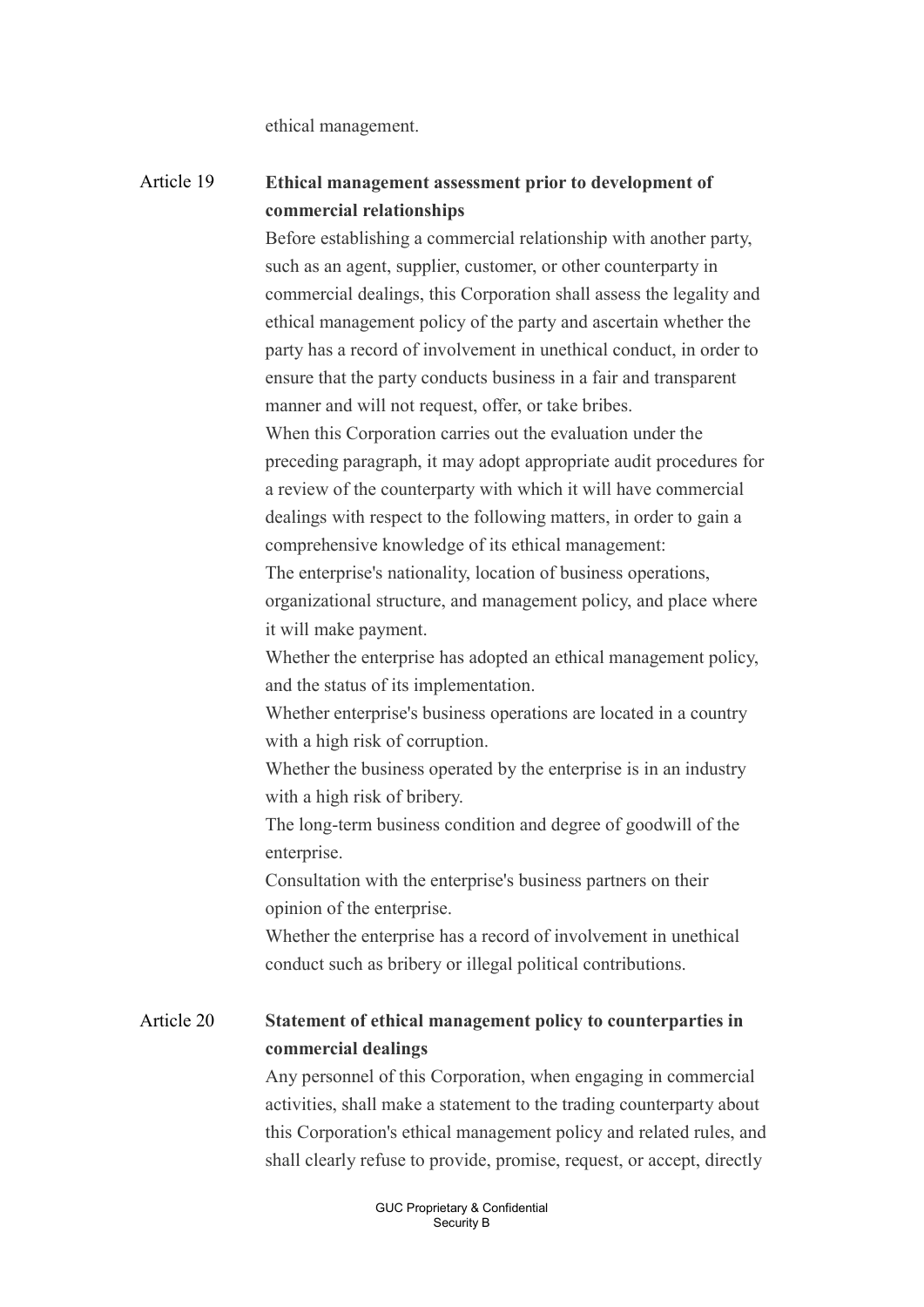or indirectly, any improper benefit in whatever form or name. This Corporation's suppliers shall respect and abide by the Company's ethical standard and culture by signing "GUC Third Party Supplier Letter of Commitment to Code of Conduct (Commercial Activity)" (11-00-90-002) as a guarantee.

Article 21 Avoidance of commercial dealings with unethical parties All personnel of this Corporation shall avoid business transactions with an agent, supplier, customer, or other counterparty in commercial interactions that is involved in unethical conduct. When the counterparty or partner in cooperation is found to have engaged in unethical conduct, the personnel shall immediately cease dealing with the counterparty and blacklist it for any further business interaction in order to effectively implement this Corporation's ethical management policy.

Article 22 Stipulation of terms of ethical management in contracts Before entering into a contract with another party, this Corporation shall gain a thorough knowledge of the status of the other party's ethical management, and shall make observance of the ethical management policy of this Corporation part of the terms and conditions of the contract, stipulating at the least the following matters:

> When a party to the contract becomes aware that any personnel has violated the terms and conditions pertaining to prohibition of acceptance of commissions, rebates, or other improper benefits, the party shall immediately notify the other party of the violator's identity, the manner in which the provision, promise, request, or acceptance was made, and the monetary amount or other improper benefit that was provided, promised, requested, or accepted. The party shall also provide the other party with pertinent evidence and cooperate fully with the investigation. If there has been resultant damage to either party, the party may claim damage from the other party based on the contract, and may also deduct the full amount of the damages from the contract price payables.

Where a party is discovered to be engaged in unethical conduct in its commercial activities, the other party shall terminate or rescind the contract unconditionally at any time.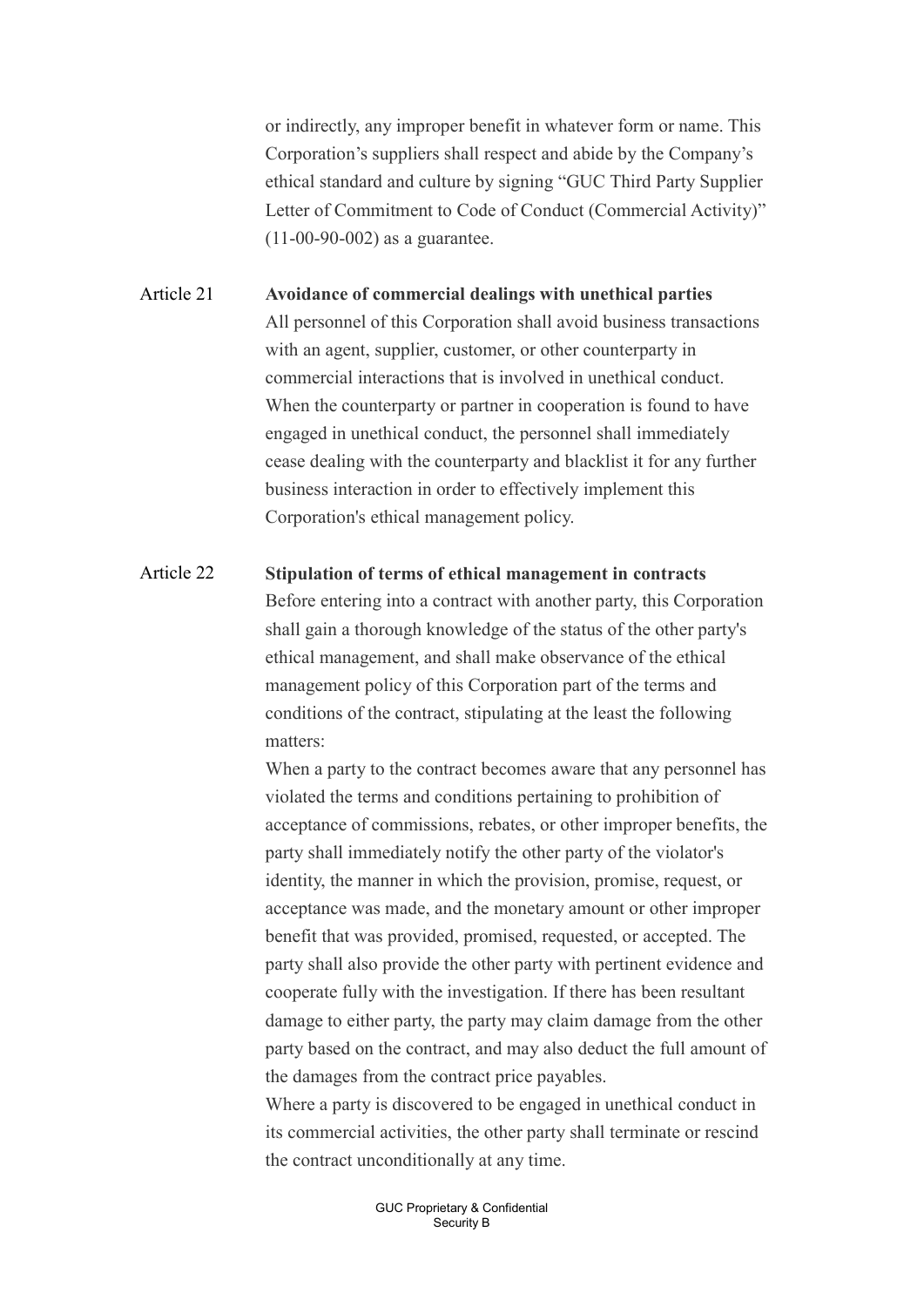Specific and reasonable payment terms, including the place and method of payment and the requirement for compliance with related tax laws and regulations.

### Article 23 Handling of unethical conduct by personnel of this Corporation

If a person being informed of is confirmed to have indeed violated the applicable laws and regulations or this Corporation's policy and regulations of ethical management, this Corporation shall immediately require the violator to cease the conduct and shall make an appropriate disposition. When necessary, this Corporation will institute legal proceedings and seek damages to safeguard its reputation and its rights and interests.

If the personnel discovers unethical conduct, the whistleblower is responsible to report to the immediate supervisor and may report to the Responsible Unit directly or through employees' communication channel, if necessary. This Corporation also undertakes to protect the whistleblowers from improper treatment due to their whistle-blowing.

With respect to a confirmed information, this Corporation shall charge relevant units with the task of reviewing the internal control system and relevant procedures and proposing corrective measures to prevent recurrence.

The Responsible Unit of this Corporation shall submit to the board of directors a report on the whistleblowing case, actions taken, and subsequent reviews and corrective measures.

## Article 24 Actions upon event of unethical conduct by others towards this Corporation

If any personnel of this Corporation discovers that another party has engaged in unethical conduct towards this Corporation, and such unethical conduct involves alleged illegality, the Responsible Unit of this Corporation shall report the relevant facts to the judicial and prosecutorial authorities; where a public service agency or public official is involved, this Corporation shall additionally notify the governmental anti-corruption agency. Establishment of a system for rewards, penalties, and complaints, and related disciplinary measures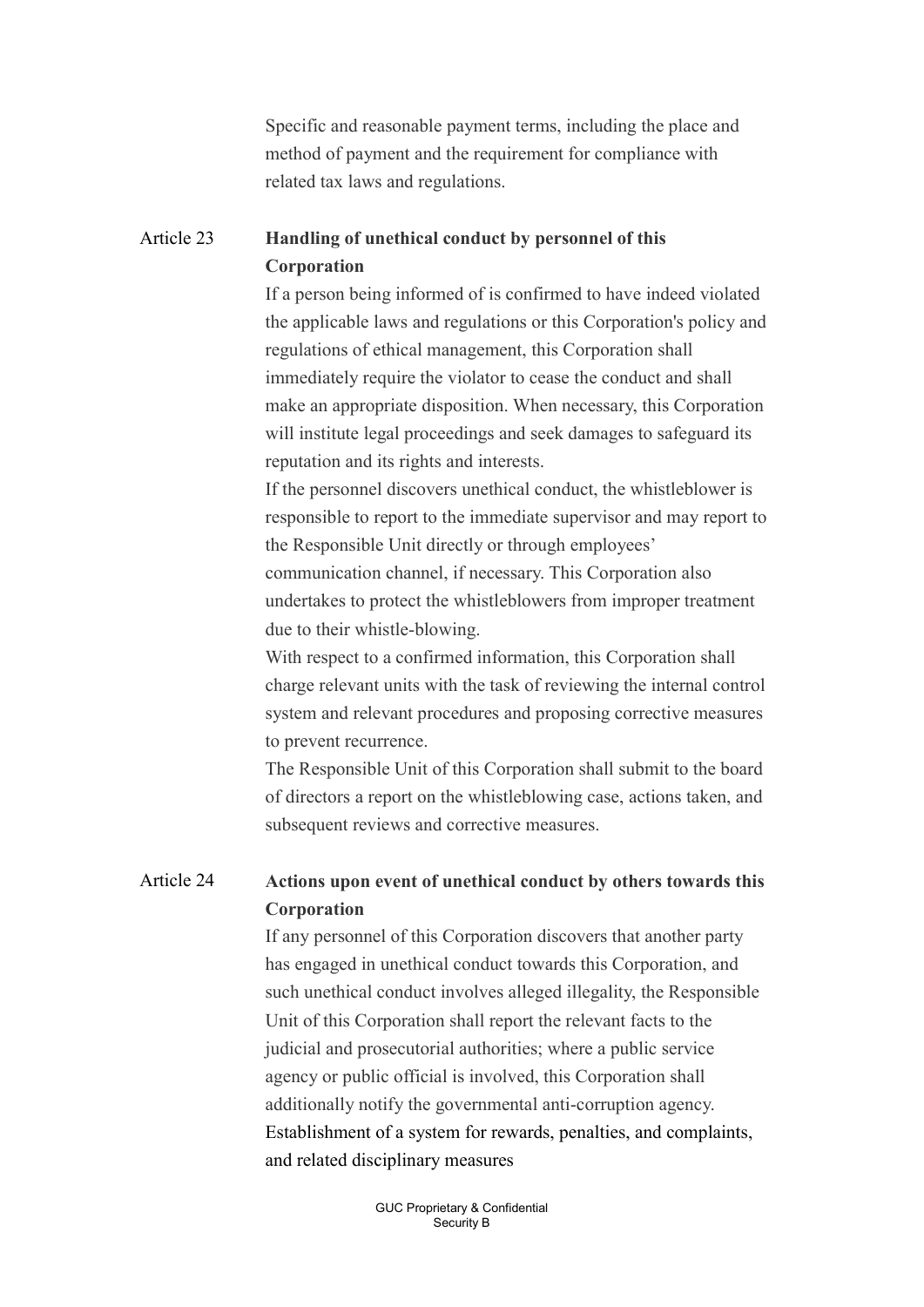# Article 25 Establishment of a system for rewards, penalties, and complaints, and related disciplinary measures

This Corporation shall establish a system for complaints and execute in accordance, and the system at least will include the following:

This Corporation shall internally establish and publicly announce on its website and the intranet, or provide through an independent external institution, an independent mailbox or hotline, for Company insiders and outsiders to submit reports.

This Corporation shall appoint ombudsman to handle complaints and establish Standard Operation Procedures. An information shall be reported to the department head if involving the rank and file and to an independent director or supervisor if involving a director or a senior executive. Generally the whistleblowers should reveal identity, yet anonymous case will be exception.

Documentation of case acceptance, investigation processes and investigation results shall be retained for five years and may be retained electronically. In the event of a suit in respect of the whistleblowing case before the retention period expires, the relevant information shall continue to be retained until the conclusion of the litigation.

Company personnel handling whistle-blowing matters shall keep the whistleblowers' identity and contents of information confidential. This Corporation also undertakes to protect the whistleblowers from improper treatment due to their whistle-blowing.

This Corporation rewards justified whistleblowing. Whistleblowers having made a false report or malicious accusation shall be subject to disciplinary action.

This Corporation shall deploy training courses at least once a year and link ethical management to employee performance evaluations and human resources policy, and establish clear and effective systems for rewards, penalties, and complaints.

If any personnel of this Corporation seriously violates ethical conduct, this Corporation shall report to the independent directors in written format and dismiss the personnel from his or her position or terminate his or her employment in accordance with applicable laws and regulations or the personnel policy and procedures of this